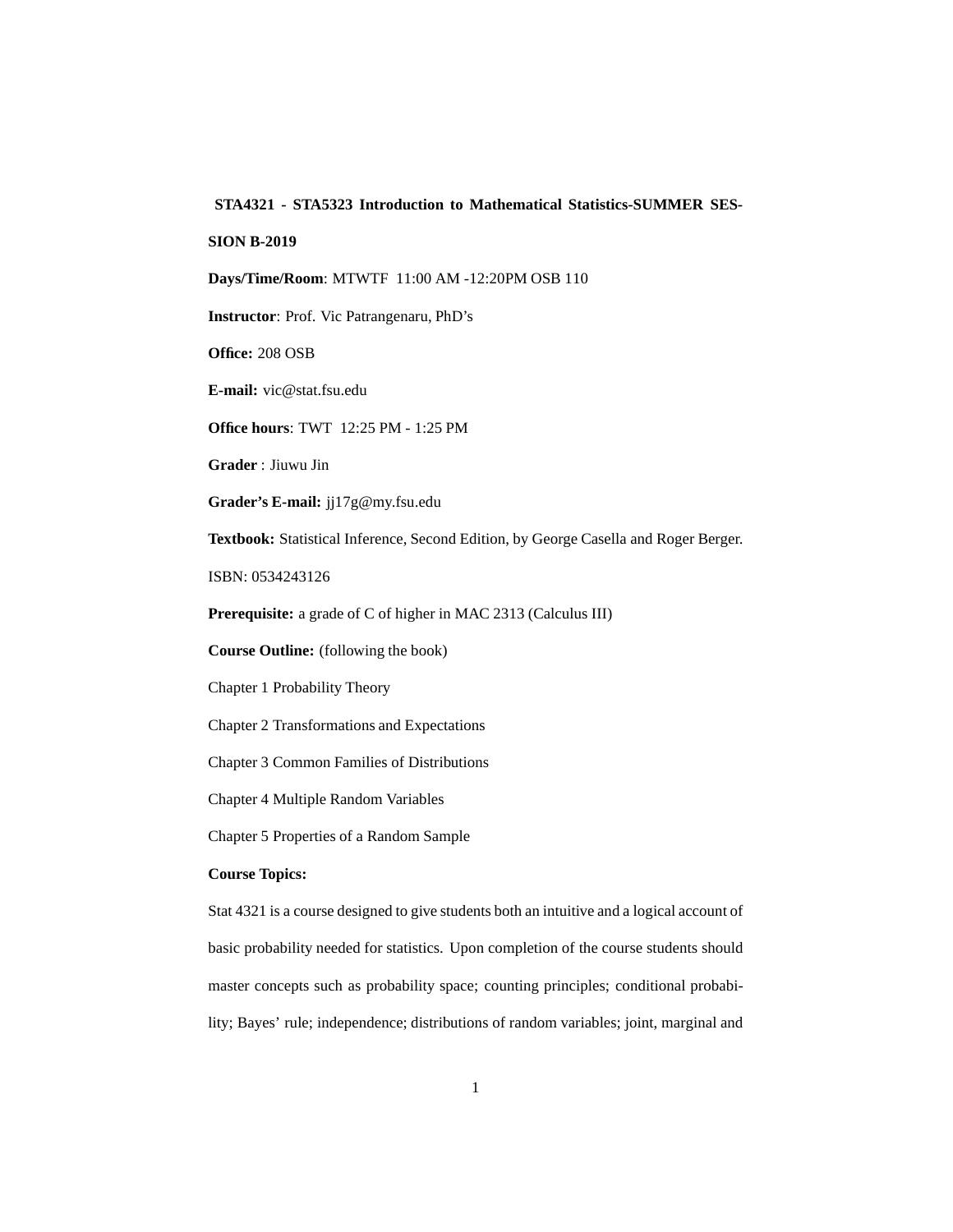conditional distributions of multivariate random vectors; expectations ; sampling distributions . Time depending the course will also cover limiting distributions, the Central Limit Theorem and its applications.

## **Grading:**

The course grade will be calculated on the basis on attendance (5%), homework (30%), midterm exam 30%, and a final exam of 40%, on Friday, June 21. The date of the first exam will be discussed and announced in class. There will be no make ups. Homework will be collected typically on Wednesdays and Fridays. This is a fast paced course- attendance is paramount. Grading scale up to 59.999% : F, 60% - 69.999% : D-, D, D+, 70% - 79.999% : C-, C, C+, 80% - 89.999% : B-, B, B+, 90% - 90.333%: A-, 90.334 or higher : A.

**Active attendance** adds up to 5 bonus points. If you miss classes without a formal FSU approved excuse, the extracredit is lost.

**University Attendance Policy:** Excused absences include documented illness, deaths in the family and other documented crises, call to active military duty or jury duty, religious holy days, and official University activities. These absences will be accommodated in a way that does not arbitrarily penalize students who have a valid excuse. Consideration will also be given to students whose dependent children experience serious illness. May 17, 2019 is the very last day to add courses without academic dean's permission or to drop/add classes and have fees adjusted. For other important dates see http://registrar.fsu.edu

**Academic Honor Policy:** The Florida State University Academic Honor Policy outlines the University's expectations for the integrity of students' academic work, the